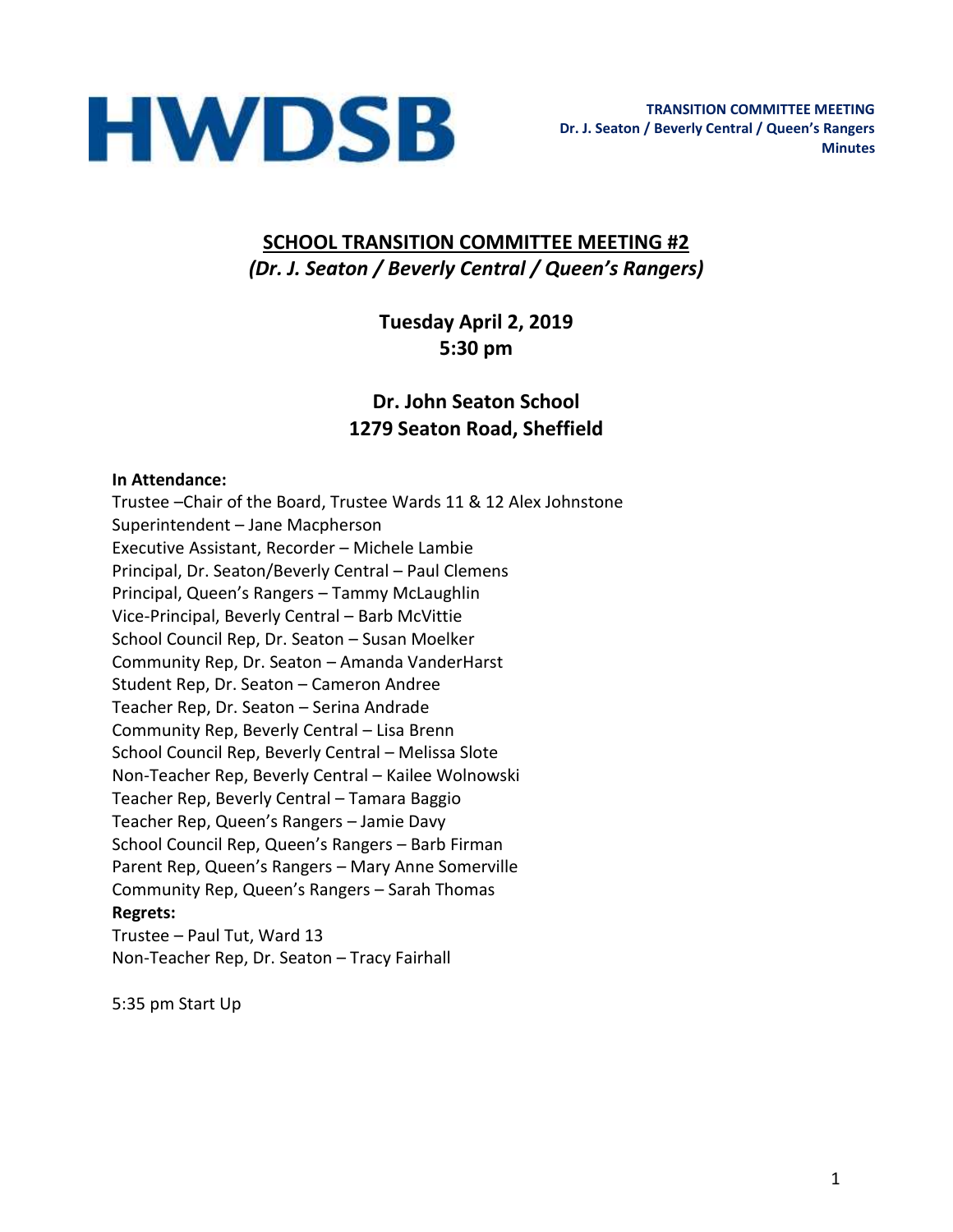## **HWDSB**

#### **1. Welcome and Introductions**

- Superintendent Jane Macpherson extended her appreciation to the Transition Committee members for their dedication in engaging all of the school communities to ensure a smooth transition
- Jane Macpherson introduced the Principals and Chair/Trustee Alex Johnstone. Ms. Johnstone conveyed Trustee Paul Tut's regrets, as he is attending another meeting this evening
- Minutes from these Transition Committee meetings will be posted on the Board's website

#### **2. School Closing and Celebration dates**

Principals shared the School Closing and Celebration dates with the Committee:

- $\triangleright$  Dr. Seaton June 10<sup>th</sup> at 1:25 pm
- ➢ Beverly Central *TBD*
- $\triangleright$  Queen's Rangers June 25<sup>th</sup> at 2:45 pm

#### **3. Working Group time**

- The goal of this meeting is to generate ideas for transition activities to develop concrete plans, based on the feedback received from our first Transition Committee meeting on March 27th
- Currently, Administrators are collaboratively reviewing activities that will benefit their respective school communities, and set dates that align with their varied schedules
- A chart was provided in the agenda package to all Committee members that outlines the items brought forward
- A group discussion was initiated to determine which transition activities are relevant for this school year, and items more suitable for the following year

#### **Playday/Fun Day**

- ➢ An activity to amalgamate all school families: Dr. Seaton; Beverly Central (Grade 5's); Queen's Rangers' and CH Bray students/staff
- ➢ Organizers to strive to keep a few Queen's Rangers' students together to reduce anxiety "during groupings"
- $\triangleright$  Due to the large number of students attending this event, may consider having Dr. Seaton/Beverly Central continue with their regular transition practice
- $\triangleright$  Students to arrive at Dr. Seaton in the morning (10:00 am); and returning to their schools in the afternoon (1:00, 1:30 or 1:45 pm)
- ➢ Lunch at noon: BBQ stations with freezies *Principals to follow-up with Optimist/Lion's Clubs*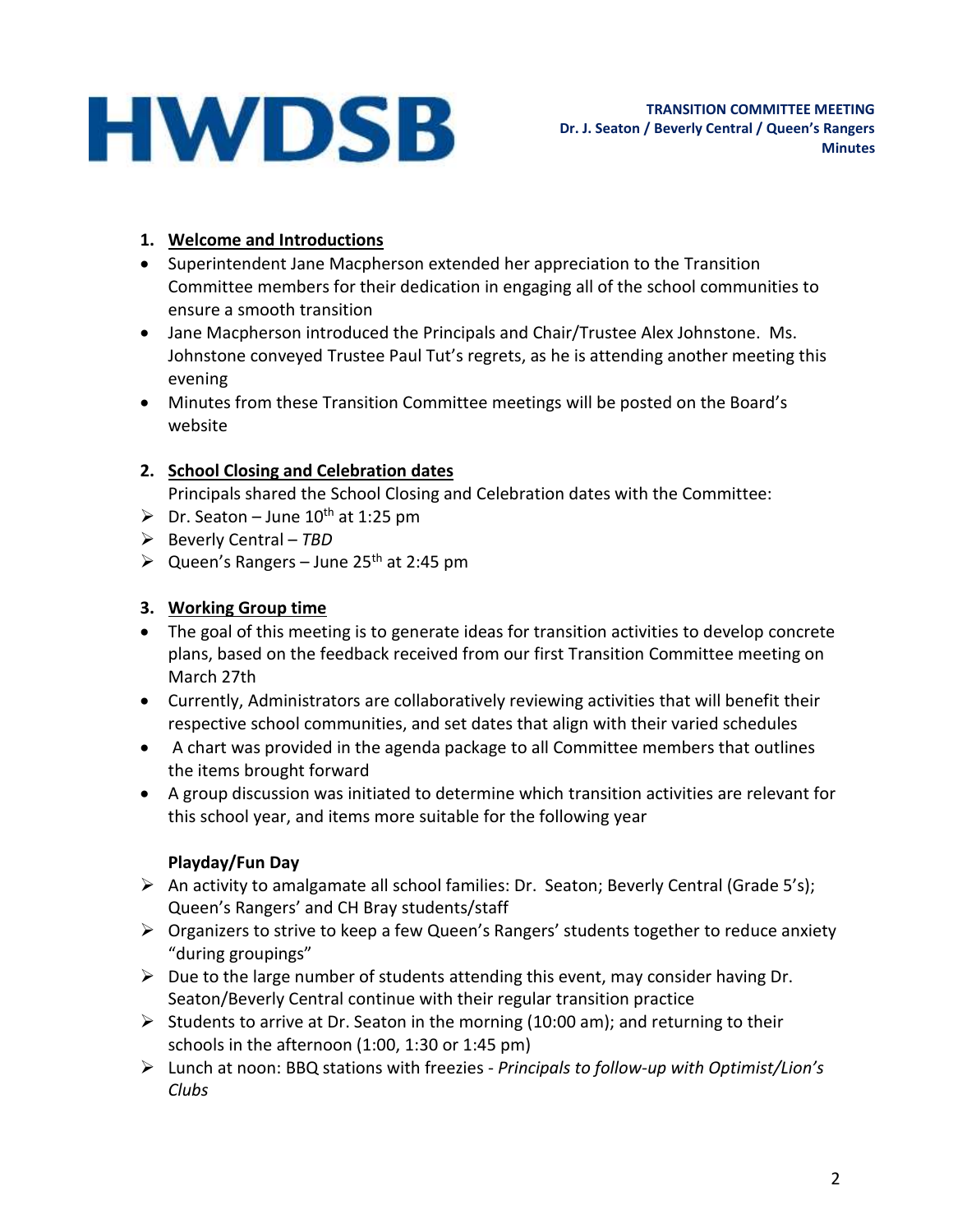# **HWDSB**

- ➢ *Administrations from all schools (including CH Bray) to follow up with Transportation* in coordinating bus times for this event
- $\triangleright$  Proposed date: June 6<sup>th</sup>

#### **Scavenger Hunt**

- $\triangleright$  Scavenger Hunt will assist transition students in becoming familiar with the building
- ➢ Suggestion to possibly build a Scavenger Hunt into the Playday/Fun Day as a start-up activity for the day
- $\triangleright$  Create teams that are inclusive of all schools
- $\triangleright$  Teachers to collaborate on planning activities with student input
- $\triangleright$  Leadership role opportunities for older students
- $\triangleright$  Suggestion to rotate activities every  $\frac{1}{2}$  hour

#### **History:**

- $\triangleright$  School communities propose plans to honour their artifacts and memorabilia with the assistance of HWDSB Educational Archives & Heritage Centre
- ➢ Request for historic brass bells from Dr. Seaton, Beverly Central and Queen's Rangers be incorporated in the building of the new school *– Jane Macpherson to follow up with upcoming System Transition Planning meeting*
- ➢ Principals are investigating with Facilities into the possibility of having Time Capsules in their present school facility/property
- $\triangleright$  Dr. Seaton has a Time Capsule that they are considering opening at their Closing Ceremony
- ➢ Suggestion of creating a Time Capsule for the new building, encompassing all of the transitioning communities to become one united school family

### **School Councils**

- ➢ Plans already in progress with Principals creating opportunities for the collaboration of School Councils (e.g. Pizza Meet & Greet at Queen's Rangers)
- ➢ Dr. Seaton and Beverly Central School Councils are accustomed to working together with the cross-over of their Grade 5 students, and therefore look forward to welcoming additional School Councils
- ➢ Proposed School Councils' meeting date (Dr. Seaton/Beverly Central/Queen's Rangers/CH Bray) on: April 24th at Queen's Rangers (5:00 pm - 6:00 pm)

### **Student Life:**

➢ Principals are in the process of purposefully building classes by grouping students together so they will have friends from their former school, as well as having the opportunity to make new ones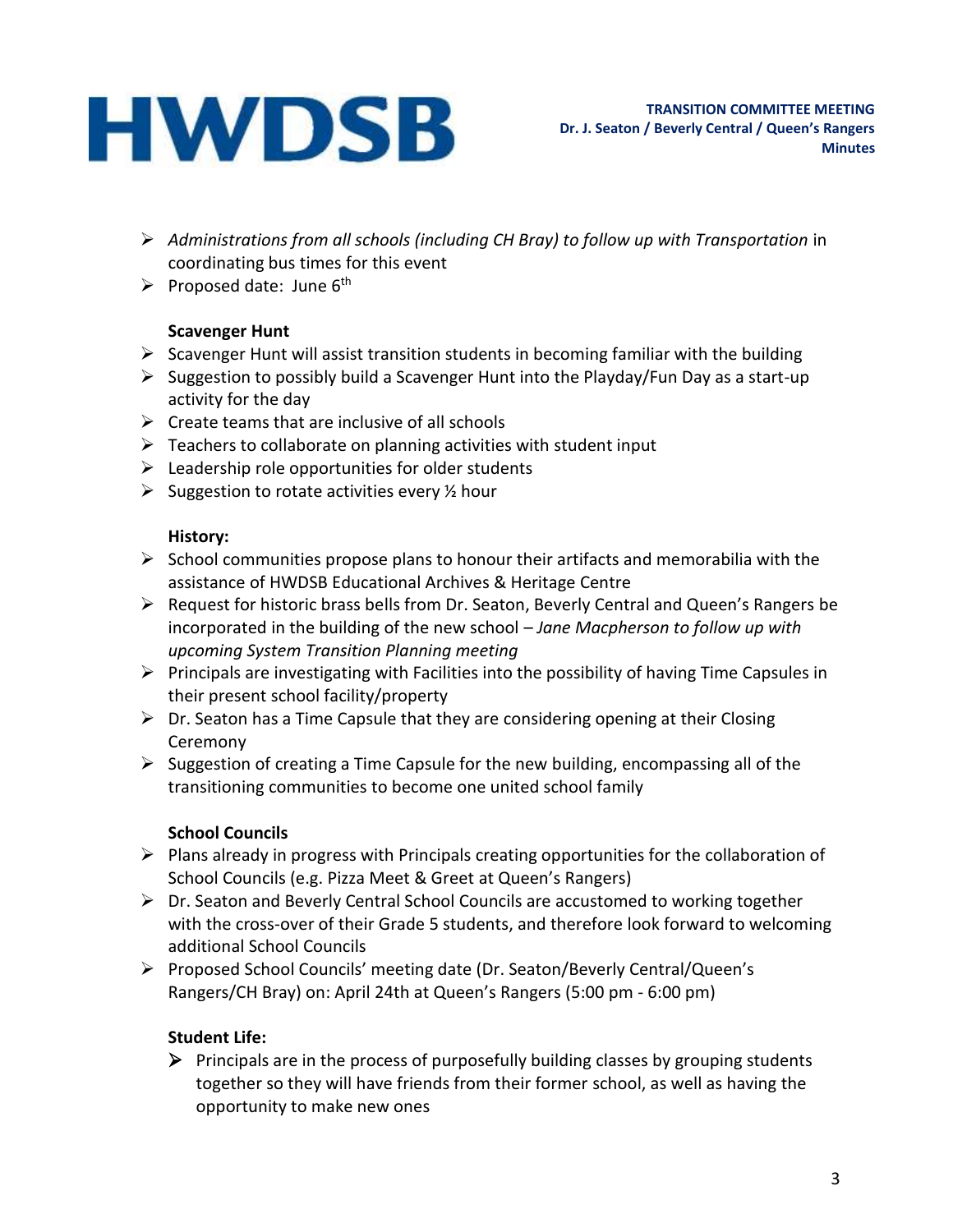# **HWDSB**

 $\triangleright$  Intentionally creating classes will benefit students when they are moving to the new school, having established friends and recognizable staff

#### **Teaching/Community Staff:**

- ➢ Planning for joint staffing opportunities will continue as this school year progresses, and more to come in the fall
- ➢ Suggestions: Code 77/P.D. with grade teams; combined social activities

#### **Events for Building Community – Pen Pals/Virtual Tours/Skype:**

- $\triangleright$  As a welcoming/introductory/learning tool for students to become familiar with the students/staff/building
- $\triangleright$  Interested teacher reps from different sites could create strategies to determine the best use of Skype to promote team work between the schools
- ➢ Suggestions for teaching staff: match grade classes; teachers exchange emails addresses with each other for shared planning
- ➢ Student voice: student reps to create videos or Skype "A Day in the Life of (school name)…"
- $\triangleright$  Class based project: as a markable student activity
- ➢ "Mystery Skype": as a tool to engage students by asking 20 questions to learn about each other's schools (e.g. What's your school's mascot?) – consideration for incorporating this activity into the Scavenger Hunt
- $\triangleright$  Create a school video or class letter from each school by June 4<sup>th</sup>, in preparation of the June  $6<sup>th</sup>$  Playday
- ➢ *Administrators to follow up with their teaching staffs*

#### **Open Houses Shared with Transitioning School Communities:**

- $\triangleright$  Dr. Seaton May 7th (5:00 pm 7:00 pm)
- $\triangleright$  Queen's Rangers May 9th (5:00 pm 6:30 pm)
- ➢ Beverly Central May 9th (collaboration of Grandparent Day and Open House in the afternoon)

#### **Following School Year - Planned Activities:**

- $\triangleright$  "Tour Buddies" for student's first visit to their schools, as an opportunity to become familiar with staff/students (including Ancaster Senior)
- ➢ "Buddy System", encouraging partnerships while transitioning into their new school
- ➢ "Wonder Buddies"
- $\triangleright$  Joint field trips with grade teams
- ➢ Shared fundraising opportunities with School Councils, to form connections (e.g. Bingo)